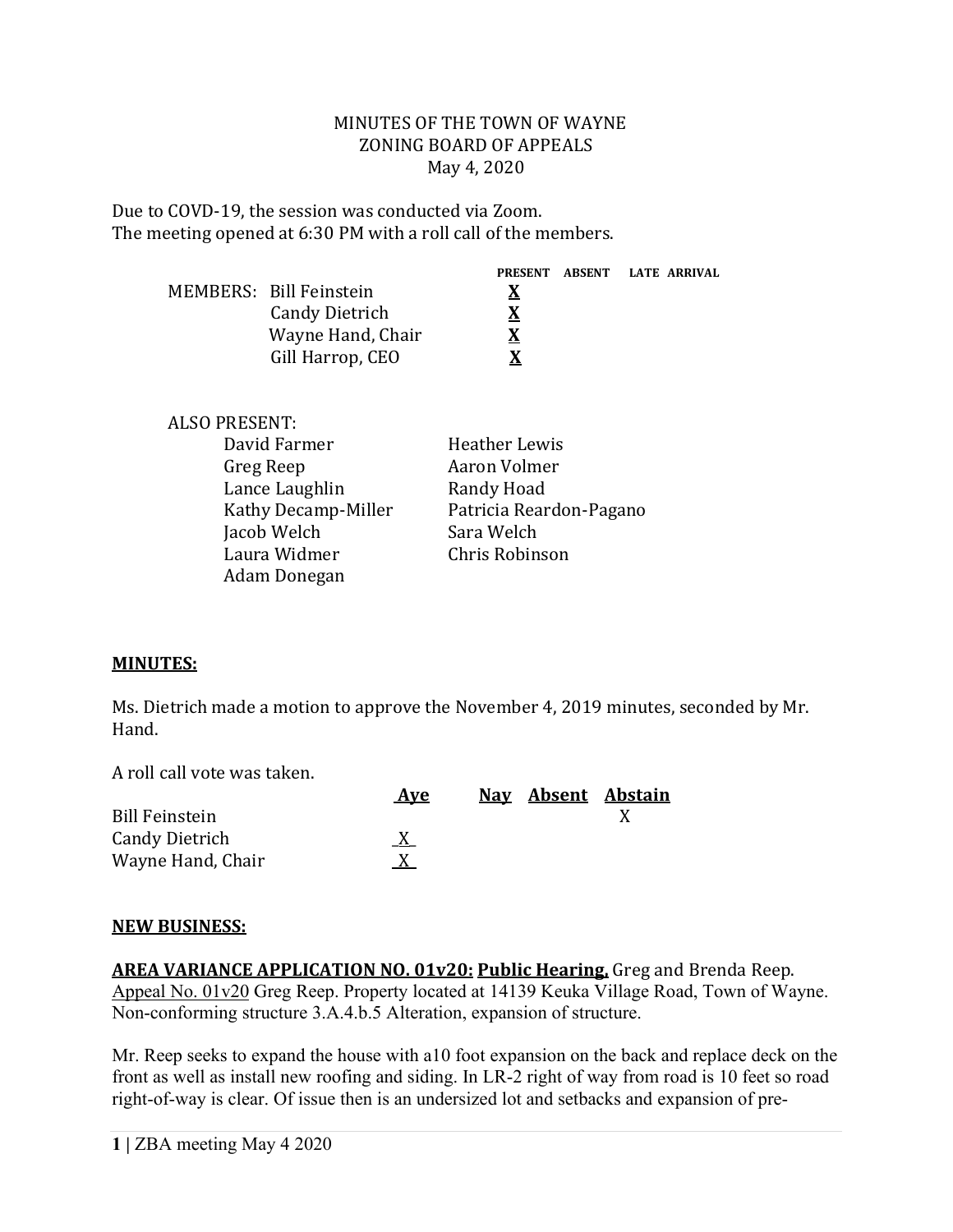existing non-conforming structure. Variance is required for north side property line as set back is only  $6'9''$ 

Public Comments opened. Laura Widmer: wanted assurances that deck will remain in current footprint and house expansion will not encroach any further north toward her property and stay in line with current northern footprint of the existing building.

Mr. Hand asked about letters. Ms. Gush pointed out written concerns about impact on common septic system. This is a private corporate easement to be worked out among the members of the corporation. Public comments closed

Board member discussion: Ms. Dietrich indicated she had visually inspected the building and deck does need replacing. Mr. Hand expressed concern about the excessive lot coverage, however he noted that is characteristic of this set of lots. Mr. Feinstein put forward a condition that building cannot encroach any further north than current structure.

It is determined that the question is relief of 3'3" on north lot line.

The 5 test questions were then reviewed and answered as required by NYS.

- 1. Whether an undesirable change to the character of the neighborhood will take place or if it would be a detriment to nearby properties: No.
- 2. Whether benefit sought by applicant can be achieved by a feasible alternative to the variance: No.
- 3. Whether the requested variance is substantial: No.
- 4. Would the variance have an adverse impact on the physical or environmental conditions in the neighborhood: No.
- 5. Whether the alleged difficulty was self-created: Yes.

Benefit to owners does outweighs the detriments to neighborhood: Yes

Conditions: Addition cannot encroach any further to north than the structure to which it will be attached.

Mr. Feinstein made a motion and Ms. Dietrich second. Motion passed unanimously.

**Appeal No. 02v20** Greg Reep. Property located at 14139 Keuka Village Road, Town of Wayne. Docking and Mooring Law Section 10, A. Impeding Water Rights Line

Mr. Reep wants to install a dock and boat lift. Southern neighbor infringes on Mr. Reep's water rights. Plan as presented tries to fit a large dock in Reep's water rights and accommodate the neighbors existing docks. Mr. Hand asked for a reduction of dock size to allow more open space. Reep said he did not want to decrease size of docks and the current plan is angled to try to accommodate current neighbor's docks. Mr. Feinstein asked about the boat station design.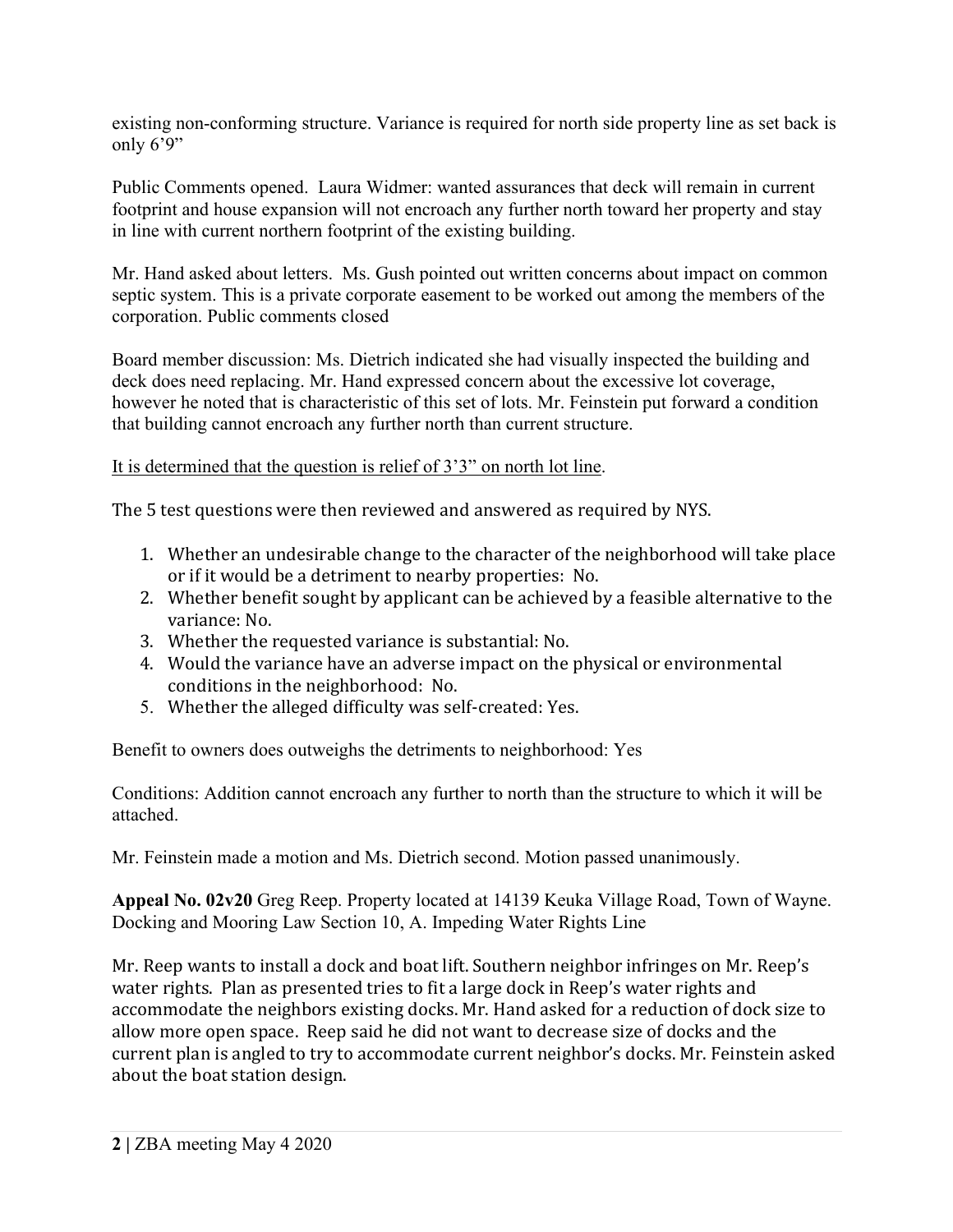Public comments open.

Michael Widmer north neighbor asked about water rights lines and setbacks. He expressed concern about the Reep dock pushing right to the Reep water rights lines. Neighbors expressed dissatisfaction with the size of dock. When asked again to consider reducing the size of the dock 5 feet Mr. Reep said no. He would rotate the dock to be parallel to his water lines and not have to seek a variance (which appeared to be less desirable to the neighbors). Public Comments Close

# Seeking relief of 10 feet on the north water rights setback. Dock is of conforming size.

The 5 test questions were then reviewed and answered as required by NYS.

- 1. Whether an undesirable change to the character of the neighborhood will take place or if it would be a detriment to nearby properties: No.
- 2. Whether benefit sought by applicant can be achieved by a feasible alternative to the variance: Yes
- 3. Whether the requested variance is substantial: Yes.
- 4. Would the variance have an adverse impact on the physical or environmental conditions in the neighborhood: No.
- 5. Whether the alleged difficulty was self-created: No.

Benefit to owners does outweighs the detriments to neighborhood: Yes

Conditions: Must build according to plans submitted with variance request of 1/30/2020 no further north than water right lines. Maintain 10 feet from southern dock and boat lift.

Mr. Feinstein Motion to approve and Ms. Dietrich second, approved unanimously.

**Appeal No. 03V20**: Adam Donegan. Property located at 9619 Crystal Beach Road., Town of Wayne. Non-conforming structure LUR 2 3.A.4.b.5 side setbacks less than 10 feet.

Adding a deck onto the lake side of the cottage. Setback variances are needed on west and east side with neighbors. It will not be any wider than the cottage structure.

Public Comments Open. No letters were received. No comments. Public comments closed.

Requested relief seeking 6'6" on west side and 4' on east side and addition to a pre-existing nonconforming structure.

The 5 test questions were then reviewed and answered as required by NYS.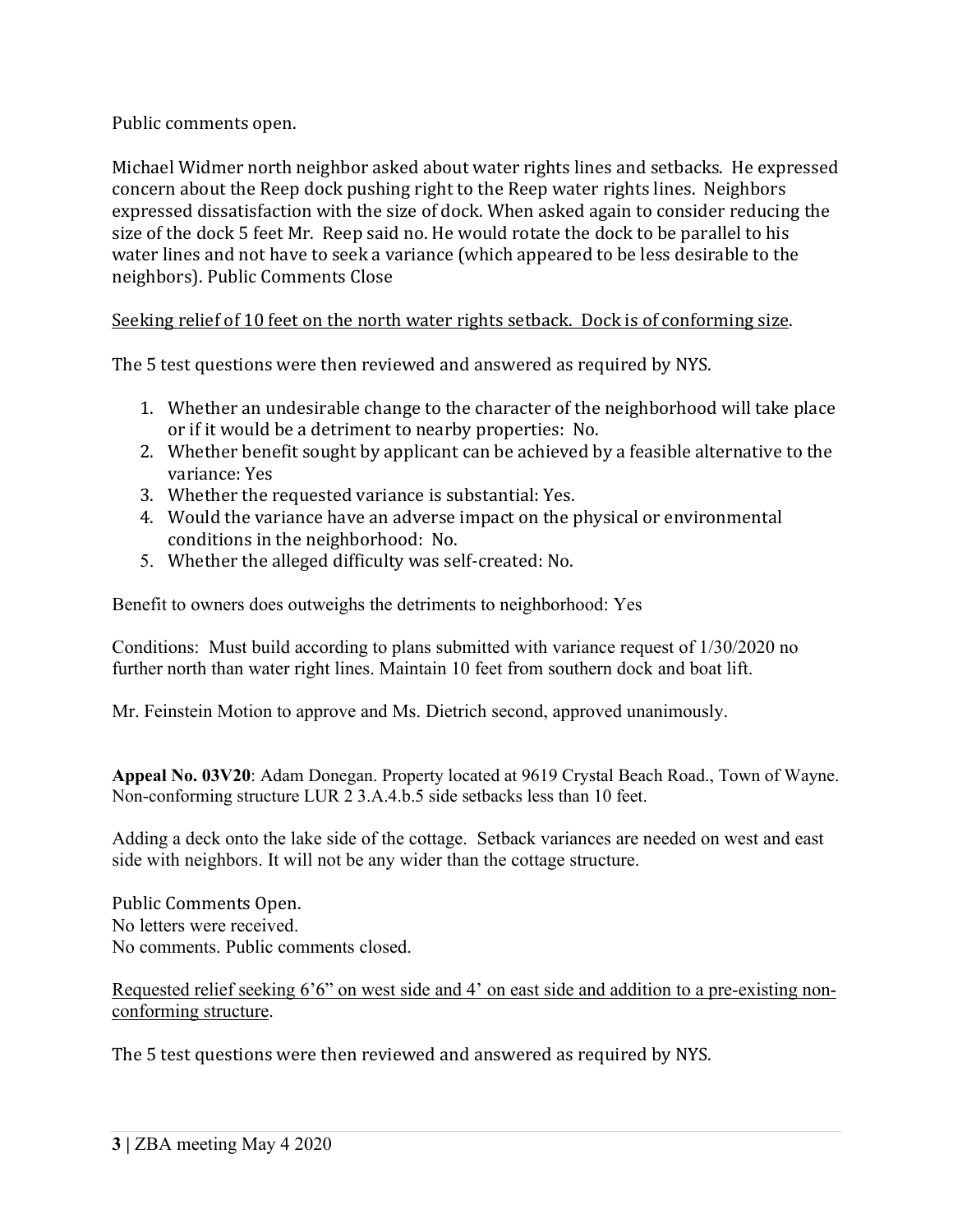- 1. Whether an undesirable change to the character of the neighborhood will take place or if it would be a detriment to nearby properties: No.
- 2. Whether benefit sought by applicant can be achieved by a feasible alternative to the variance: No
- 3. Whether the requested variance is substantial: No.
- 4. Would the variance have an adverse impact on the physical or environmental conditions in the neighborhood: No.
- 5. Whether the alleged difficulty was self-created: Yes.

Benefit to owners does outweighs the detriments to neighborhood: Yes

Condition: Build according to plan submitted with variance of 3/12/2020

Mr. Feinstein made motion to approve and Ms. Dietrich second, approved unanimously.

**Appeal No. 04v20** Lisa Bartlett and Marc Mason. Property located at 14517 Keuka Village Road, Town of Wayne. Request to expand pre-existing non-conforming structure by the addition of a deck to the guest cottage. Relief sought based on Sec. 3.4.b.5. LUR 2.

Mr. David Farmer representing the owners Marc and Lisa. Project is to add a small deck to lakeside guest cottage.

Public comments open. No letters were received. No comments. Public comments closed.

## Request to expand pre-existing non-conforming structure in LUR 1

The 5 test questions were then reviewed and answered as required by NYS.

- 1. Whether an undesirable change to the character of the neighborhood will take place or if it would be a detriment to nearby properties: No.
- 2. Whether benefit sought by applicant can be achieved by a feasible alternative to the variance: No
- 3. Whether the requested variance is substantial: No.
- 4. Would the variance have an adverse impact on the physical or environmental conditions in the neighborhood: No.
- 5. Whether the alleged difficulty was self-created: Yes.

Benefit to owners does outweighs the detriments to neighborhood Yes Condition: Build according to plan submitted with variance of 3/18/2020

Ms. Dietrich made motion to approve and Mr. Feinstein second, approved unanimously.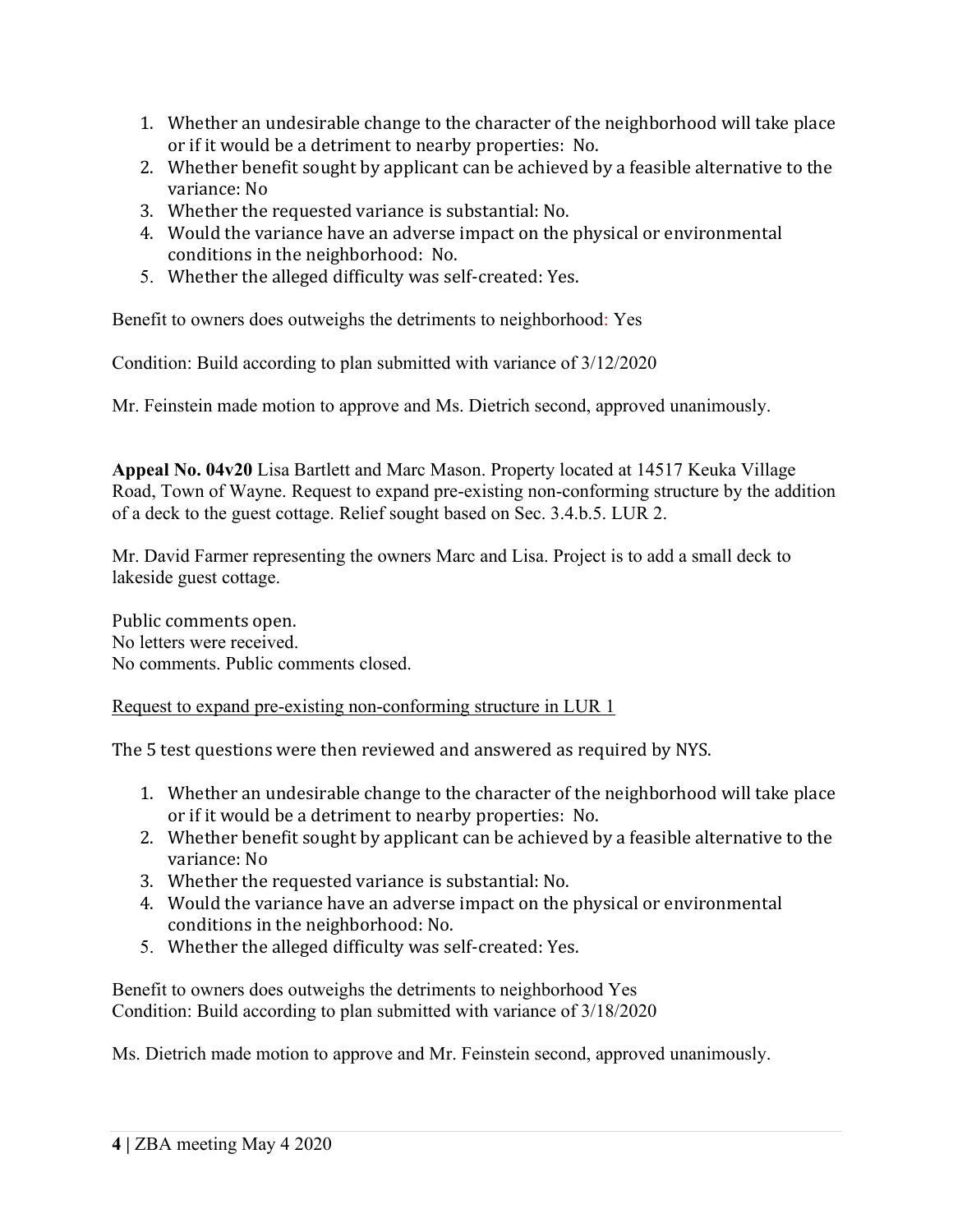**Appeal No. 05v20**: Joseph and Patricia Reardon-Pagano. Property located at 8963W Waneta Lake Road., Town of Wayne. Non-conforming lot, Sec 3.A 4b.5. Side setback of less than 50 feet. Hillside Conservation 2.

Seeking to build garage 26x26. Tim Putney project manager gave project overview. Retaining wall will only be 5' from neighbor. All drainage will be contained in Reardon-Pagano property.

Public comments open Aaron Volmer on north side said construction digging has come over on his land by about 6' and he would like all damage repaired and to have all drainage addressed and contained within the property. Decamp-Miller neighbors support the project as it is. Public comments closed

### Variance: seeking 45' allowance on side setback and this is pre-existing nonconforming lot.

The 5 test questions were then reviewed and answered as required by NYS.

- 1. Whether an undesirable change to the character of the neighborhood will take place or if it would be a detriment to nearby properties: No.
- 2. Whether benefit sought by applicant can be achieved by a feasible alternative to the variance: No
- 3. Whether the requested variance is substantial: YEs.
- 4. Would the variance have an adverse impact on the physical or environmental conditions in the neighborhood: No.
- 5. Whether the alleged difficulty was self-created: Yes.

Benefit to owners does outweighs the detriments to neighborhood Yes

Condition: Build according to plan submitted with variance request. Ensure all drainage will be self-contained within Reardon-Pagano lot. Volmer's land is repaired to original state.

Mr. Feinstein made motion to approve and Ms. Dietrich second, approved unanimously.

**Appeal No. 06V20**: Lance Laughlin. Property located at 9597 Treasure House Road., Town of Wayne. Non-conforming lot. Sec. 3, A. 4.b.5 side setbacks less than 8 feet LR-3.

Mr. Laughlin explained he bought the property recently and removed the dilapidated cottage. He is proposing to build a new two story cottage on the original footprint of the old cottage. With a 9x20 addition off the back which is allowed within the setbacks.

Public comments open

One letters was received with a concern about size of new cottage and parking. Another letter of support for the project. No oral comments. Mr. Feinstein pointed out that the concerns expressed in the letter would be handled by planning board review. A review of lot coverage showed that it is less than max allowed coverage. Don Robbins spoke in support of the project. Public comments closed.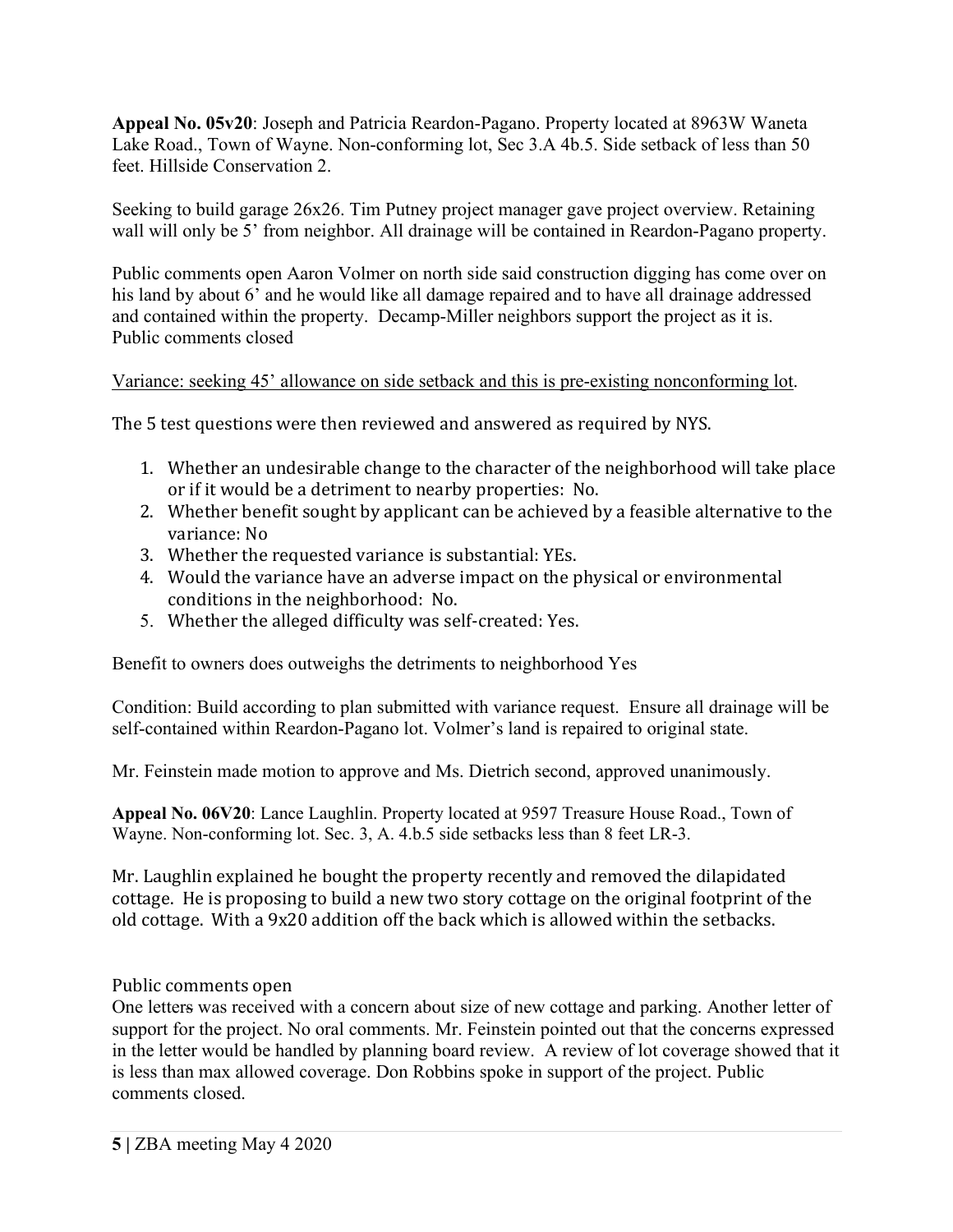Variance: This will be a new structure on a pre-existing non-conforming lot. Allowances needed on west side 7' and 4'allowance on the east side.

The 5 test questions were then reviewed and answered as required by NYS.

- 1. Whether an undesirable change to the character of the neighborhood will take place or if it would be a detriment to nearby properties: No.
- 2. Whether benefit sought by applicant can be achieved by a feasible alternative to the variance: No
- 3. Whether the requested variance is substantial: No.
- 4. Would the variance have an adverse impact on the physical or environmental conditions in the neighborhood: No.
- 5. Whether the alleged difficulty was self-created: Yes.

Benefit to owners does outweighs the detriments to neighborhood Yes

Condition: Build according to plan submitted with variance 3/7/2020.

Mr. Feinstein made motion to approve and Ms. Dietrich second, approved unanimously.

**Appeal No. 07V20**: Finger Lakes Sunsets, LLC. Property located at 14643 Keuka Village Road., Town of Wayne. Non-conforming structure LUR- 1 3.A.4.b.5 side setbacks less than minimum and less than 25 feet from mean high water mark.

Mr. and Mrs. Welch shared details of projects. There are two issues: 1. Replacing the roof in new configuration, and 2. Creating a new deck & stairs.

On the first matter: Existing roof is 2x4 construction and they desire to build new roof to code with part of the new roof to have an east-west configuration. There will be no view shed issues created. Issue is alteration of pre-existing non-conforming structure.

Creation of new deck. The land seems to undercut by the lake and is not solid. People have fallen into sink holes. It is desired to cover this area with a deck for better use and safety issues also additional steps are needed to provide access to lake without entering the cottage.

The Zoning board is unable to determine the location of the mean high water level on the property. There is concern that the new construction of the deck would partially be in DEC controlled space. Jurisdiction lies beyond the town. DEC has to review and approve the project. Mr. Harrop suggested fencing off the area if Mr. Welch lays any temporary covering over the area in question.

Public comments open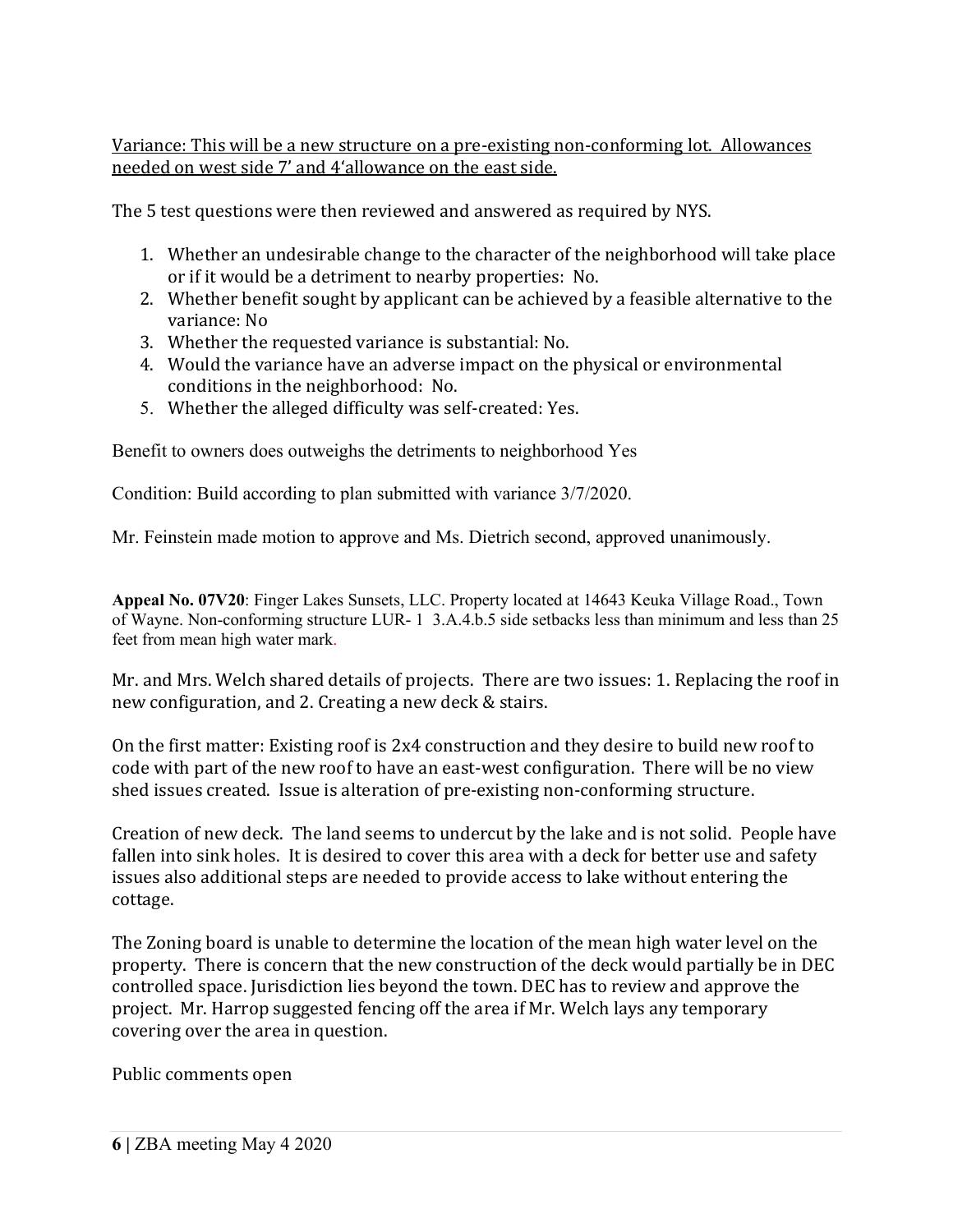As to the building of a deck and stairs the committee was very concerned that the mean high water mark could not be determined.

One letter of support received. Public comments closed.

On the matter of the roof construction the board felt that the town had jurisdiction to approve repair/replacement. On the matter of the deck, the board tabled that item until the mean high water mark is clearly identified on the survey and future possible variance approval would be limited to areas in the town's jurisdiction. As the mean high water mark is unknown at this time the matter of jurisdiction (DEC vs Town) cannot be clearly defined the board is reluctant to designate relief. Further, the board disavows approval of any part of the building of deck and stairs upon subsequent demonstration of DEC jurisdiction and lack of approval for the deck project over that part of the property.

Variance (s): Expand a pre-existing non-conforming structure with roof replacement. Separated issue: Set back relief from mean High water line for deck and stair construction.

The 5 test questions were then reviewed and answered as required by NYS.

- 1. Whether an undesirable change to the character of the neighborhood will take place or if it would be a detriment to nearby properties: No.
- 2. Whether benefit sought by applicant can be achieved by a feasible alternative to the variance: No
- 3. Whether the requested variance is substantial: No.
- 4. Would the variance have an adverse impact on the physical or environmental conditions in the neighborhood: No.
- 5. Whether the alleged difficulty was self-created: Yes.

Benefit to owners does outweighs the detriments to neighborhood Yes

Condition: Build new roof according to plan submitted with variance 3/7/2020. Deck and stairs project tabled pending determination of jurisdiction.

Ms. Dietrich made motion to approve and Mr. Feinstein, second, approved unanimously.

**Appeal No. 08v20**: Randy and Kimberly Hoad. Property located at 8610 Coryell Road, Town of Wayne. Side setbacks less than 50' HC-1, Sec. 1 page. 1-7.

Mr. and Mrs. Hoad desire to build a 12'x24' garage addition. The addition will require setback relief on the south lot line of 26' allowance.

Public comments open. No letters or correspondence. Public comments closed.

Variance: Side setback relief on the south lot line of 26' allowance.

The 5 test questions were then reviewed and answered as required by NYS.